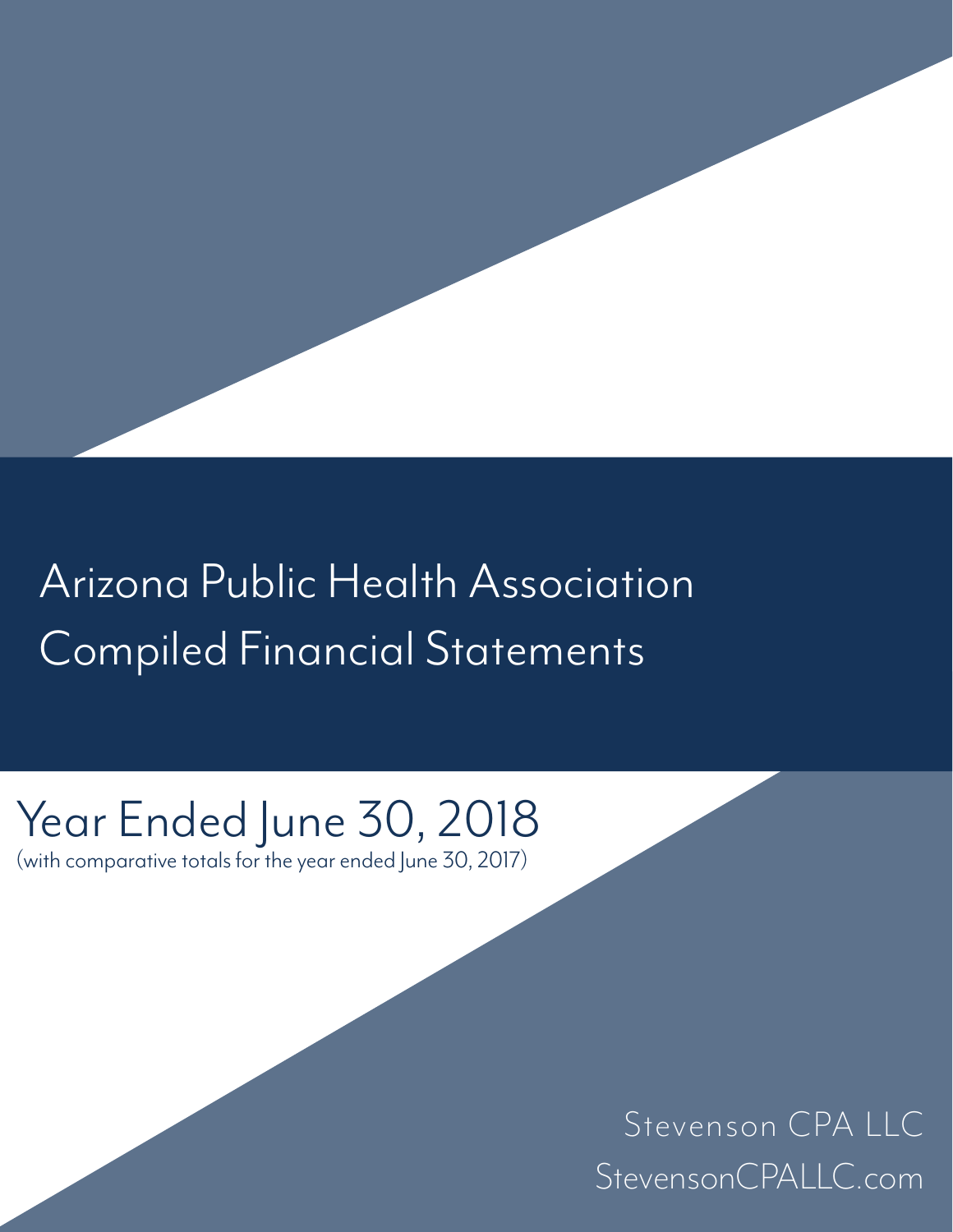## **Arizona Public Health Association Compiled Financial Statements Year Ended June 30, 2018**

## **CONTENTS**

| Accountant's Compilation Report <b>Compilation Report Accountant</b> |         |
|----------------------------------------------------------------------|---------|
| <b>Financial Statements:</b>                                         |         |
|                                                                      |         |
|                                                                      | 3       |
|                                                                      |         |
|                                                                      | 5       |
|                                                                      | $6 - 8$ |

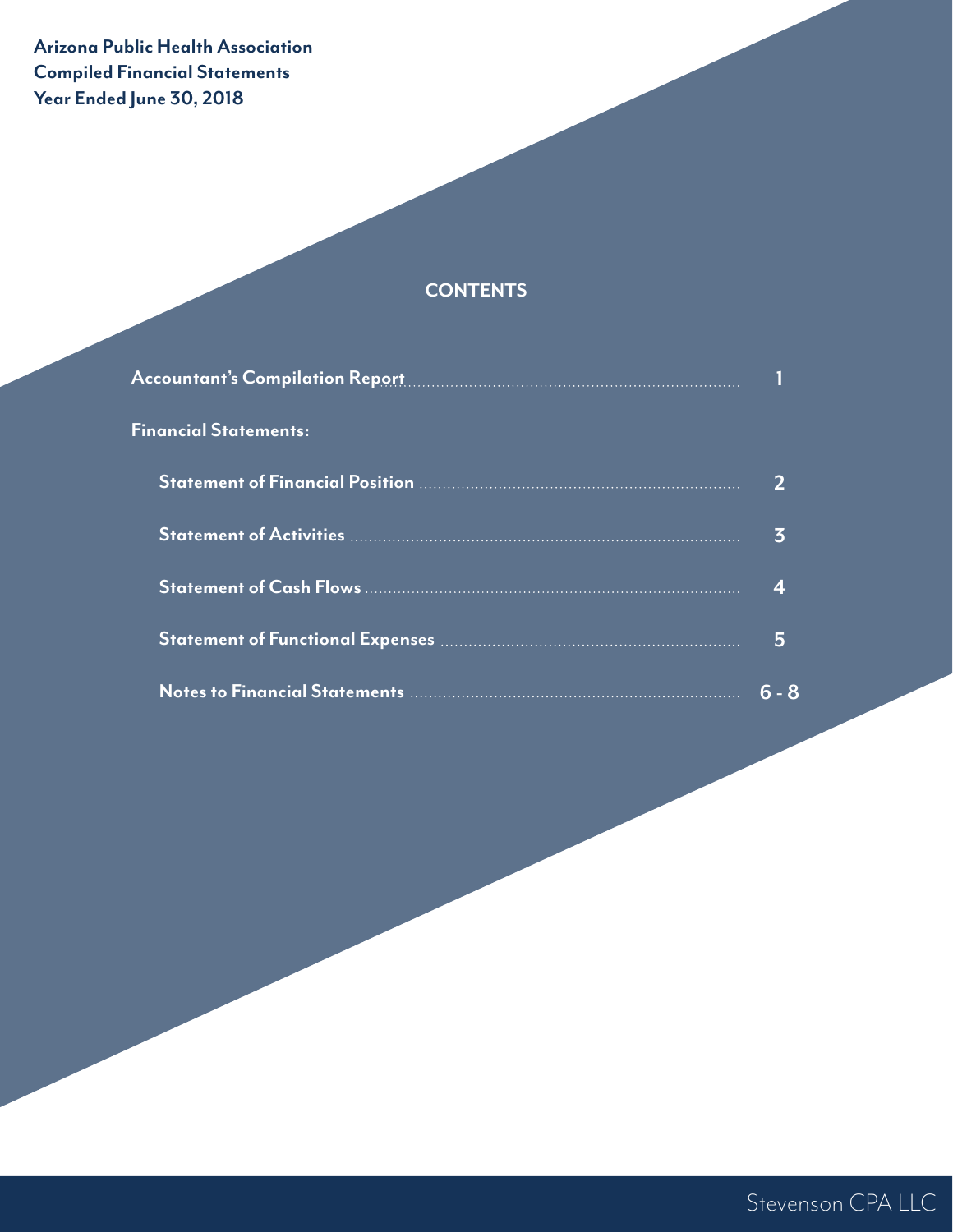## **Stevenson CPA LLC 1613 E Montebello Ave. Phoenix, AZ 85016 (602)319-9243**

### INDEPENDENT ACCOUNTANT'S COMPILATION REPORT

To the Board of Directors of Arizona Public Health Association 700 East lefferson Street Suite 100 Phoenix, AZ 85034

**INDEPENDENT ACCOUNTANT'S COMPLATION REPORT**<br>
To the Beard of Directions of<br>
Arizons Public Hotelin Association<br>
200 Easy Jefferson Street<br>
200 Easy Jefferson Street<br>
200 Easy Jefferson Street<br>
200 Street (200 SM)<br>
Process We have compiled the accompanying statement of financial position of Arizona Public Health Association (a nonprofit organization) for the year ending June 30, 2018, with comparative totals for the year ending June 30, 2017, and the related statement of activities, functional expenses and cash flows for the year ended. We have not audited or reviewed the accompanying financial statements and, accordingly, do not express an opinion or provide any assurance about whether the financial statements are in accordance with the accounting principles generally accepted in the United States of America.

Management is responsible for the preparation and fair presentation of the financial statements in accordance with accounting principles generally accepted in the United States of America and for designing, implementing, and maintaining internal controls relevant to the preparation and fair presentation of the financial statements.

Our responsibility is to conduct the compilation in accordance with Statements on Standards for Accounting and Review Services issued by the American Institute of Certified Public Accountants. The objective of the compilation is to assist management in presenting financial information in the form of financial statements without undertaking to obtain or provide any assurance that there are no material modifications that should be made to the financial statements. Stevenson CPA LLC is not independent with respect to this engagement.

Stevenson, CPA, LLC Phoenix, Arizona August XX, 2018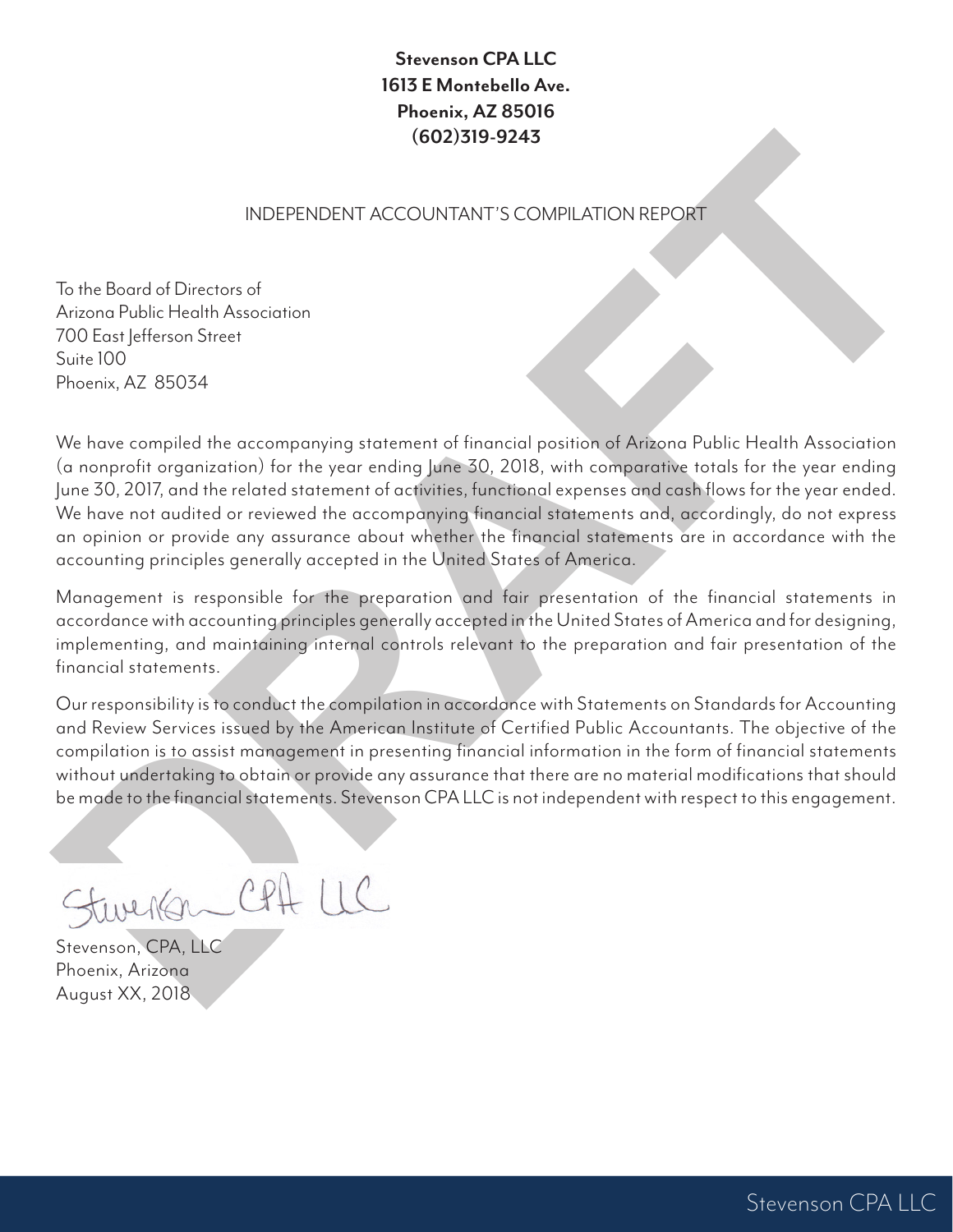#### **ARIZONA PUBLIC HEALTH ASSOCIATION STATEMENT OF FINANCIAL POSITION Year ended June 30, 2018 (with comparative totals for June 30, 2017)**

#### **ASSETS**

| <b>ASSETS</b>                           |                  |        |
|-----------------------------------------|------------------|--------|
|                                         | 2018             | 2017   |
| <b>Current assets</b>                   |                  |        |
| <b>Cash and cash equivalents</b>        | \$<br>154,630 \$ | 72,905 |
| <b>Prepaid expenses</b>                 |                  | 2,375  |
| <b>Total current assets</b>             | 154,630          | 75,280 |
| <b>Total assets</b>                     | 154,630 \$<br>\$ | 75,280 |
| <b>LIABILITIES AND NET ASSETS</b>       |                  |        |
| <b>Current liabilties</b>               |                  |        |
| <b>Accounts payable</b>                 | $1,233$ \$<br>\$ | 2,717  |
| <b>Payroll liabilities</b>              |                  | 629    |
| <b>Total current liabilities</b>        | 1,233            | 3,346  |
| <b>Net assets</b>                       |                  |        |
| <b>Unrestricted</b>                     | 151,811          | 70,265 |
| Unrestricted - Board designated         | 1,586            | 1,669  |
| <b>Total net assets</b>                 | 153,397          | 71,934 |
| <b>Total liabilities and net assets</b> | 154,630 \$<br>\$ | 75,280 |
|                                         |                  |        |
|                                         |                  |        |
|                                         |                  |        |
|                                         |                  |        |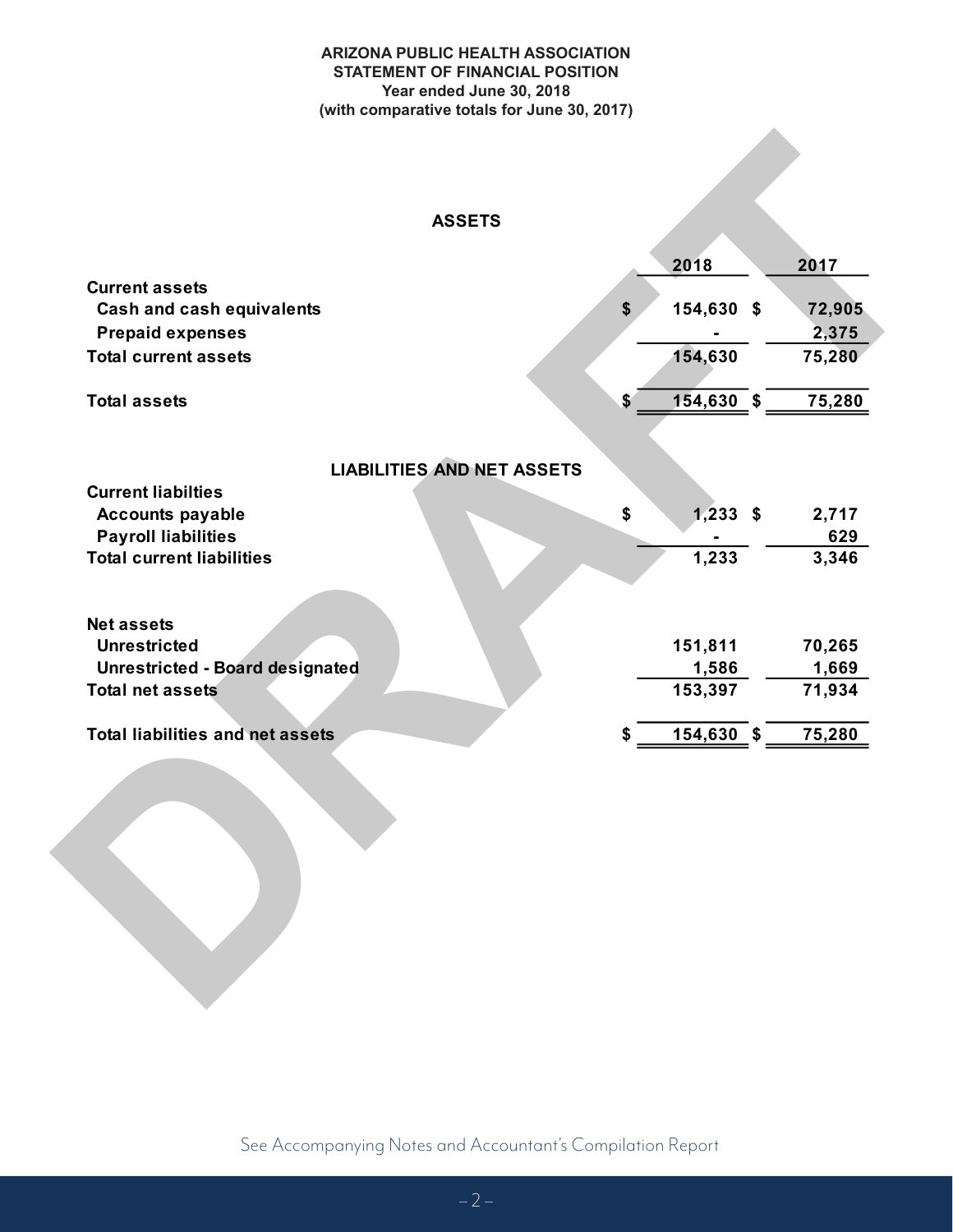#### **ARIZONA PUBLIC HEALTH ASSOCIATION STATEMENT OF ACTIVITIES Year ended June 30, 2018 (with comparative totals for June 30, 2017)**

|                                         | <b>Unrestricted</b><br>2018 | <b>Unrestricted</b><br>2017 |
|-----------------------------------------|-----------------------------|-----------------------------|
| <b>Unrestricted support and revenue</b> |                             |                             |
| <b>Donations</b>                        | \$<br>$5,498$ \$            | 5,005                       |
| <b>Dues</b>                             | 55,225                      | 55,284                      |
| <b>Fees</b>                             | 933                         | 74                          |
| <b>Grants</b>                           | 36,925                      | 10,000                      |
| <b>Interest income</b>                  | 227                         | 84                          |
| <b>Registrations</b>                    | 74,464                      | 36,670                      |
| <b>Webinars</b>                         |                             | 595                         |
| <b>Sponsorships</b>                     | 51,100                      | 50,650                      |
| Total unrestricted support              | \$<br>224,372 \$            | 158,362                     |
| <b>Expenses</b>                         |                             |                             |
| Program                                 | 114,714                     | 113,407                     |
| <b>Administrative</b>                   | 25,883                      | 20,800                      |
| <b>Fundraising</b>                      | 2,312                       | 4,634                       |
| <b>Total expenses</b>                   | \$<br>142,909 \$            | 138,841                     |
| Total change in net assets              | 81,464                      | 19,521                      |
| Net assets, beginning of year           | 71,934                      | 52,413                      |
| Net assets, end of year                 | \$<br>$153,397$ \$          | 71,934                      |
|                                         |                             |                             |

See Accompanying Notes and Accountant's Compilation Report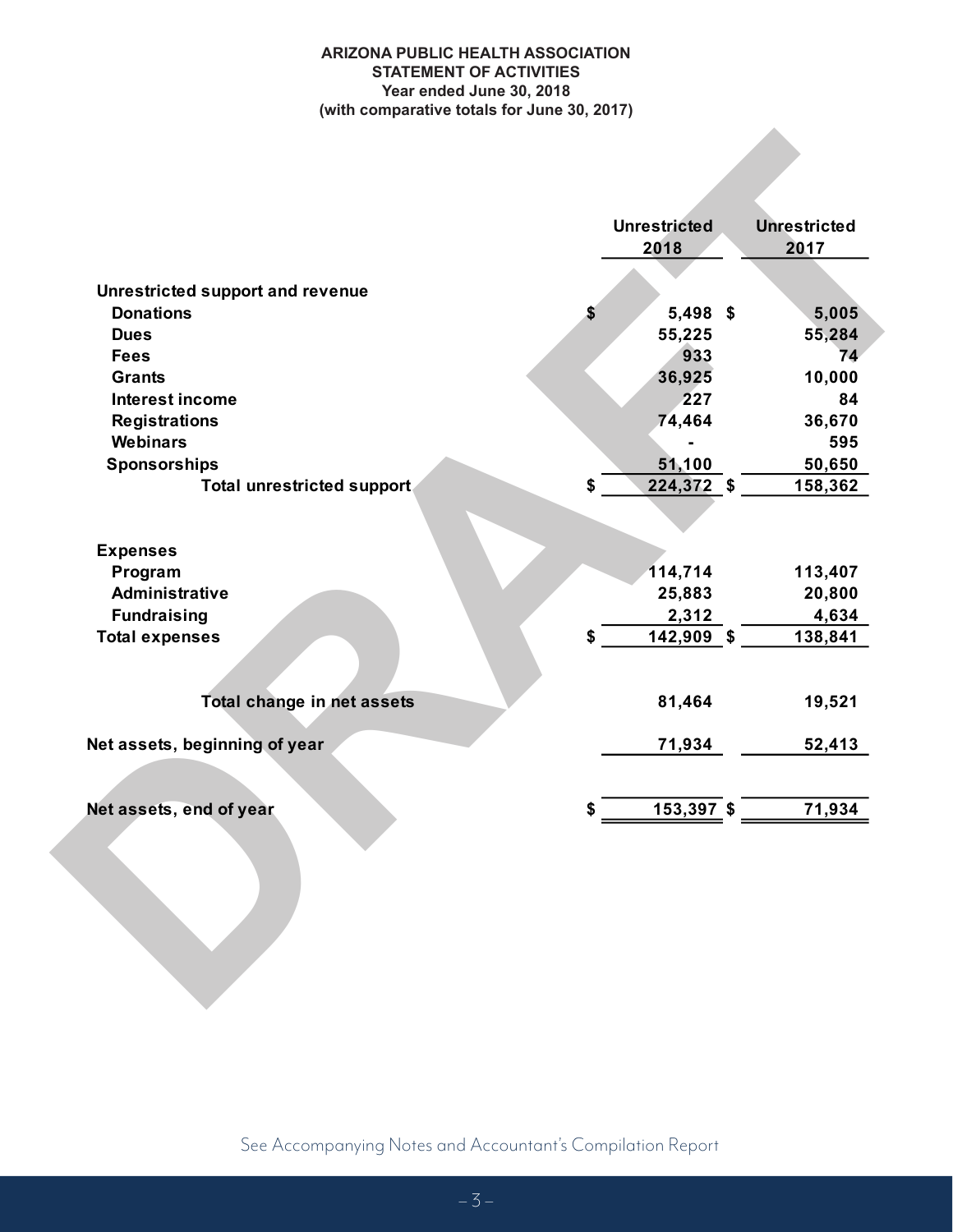#### **ARIZONA PUBLIC HEALTH ASSOCIATION STATEMENT OF CASHFLOWS Year ended June 30, 2018 (with comparative totals for June 30, 2017)**

|                                                     | 2018               | 2017   |
|-----------------------------------------------------|--------------------|--------|
| <b>CASH FLOWS FROM OPERATING ACTIVITIES:</b>        |                    |        |
| Net income (loss)                                   | 81,464 \$<br>\$    | 19,521 |
| Adjustments to reconcile increase (decrease) in net |                    |        |
| assets to net cash provided by operating activities |                    |        |
|                                                     |                    |        |
| Prepaid expense decrease                            | (2, 375)           | 804    |
| Accounts payable (decrease) increase                | (1, 484)           | 339    |
| <b>Payroll liability increase</b>                   | (629)              | 544    |
| Net cash provided by (used) by operating activities | 76,975             | 21,208 |
|                                                     |                    |        |
| NET INCREASE (DECREASE) IN CASH                     | 81,725             | 21,208 |
|                                                     |                    |        |
| CASH, beginning of year                             | 72,905             | 51,697 |
| CASH, end of year                                   | $154,630$ \$<br>\$ | 72,905 |
|                                                     |                    |        |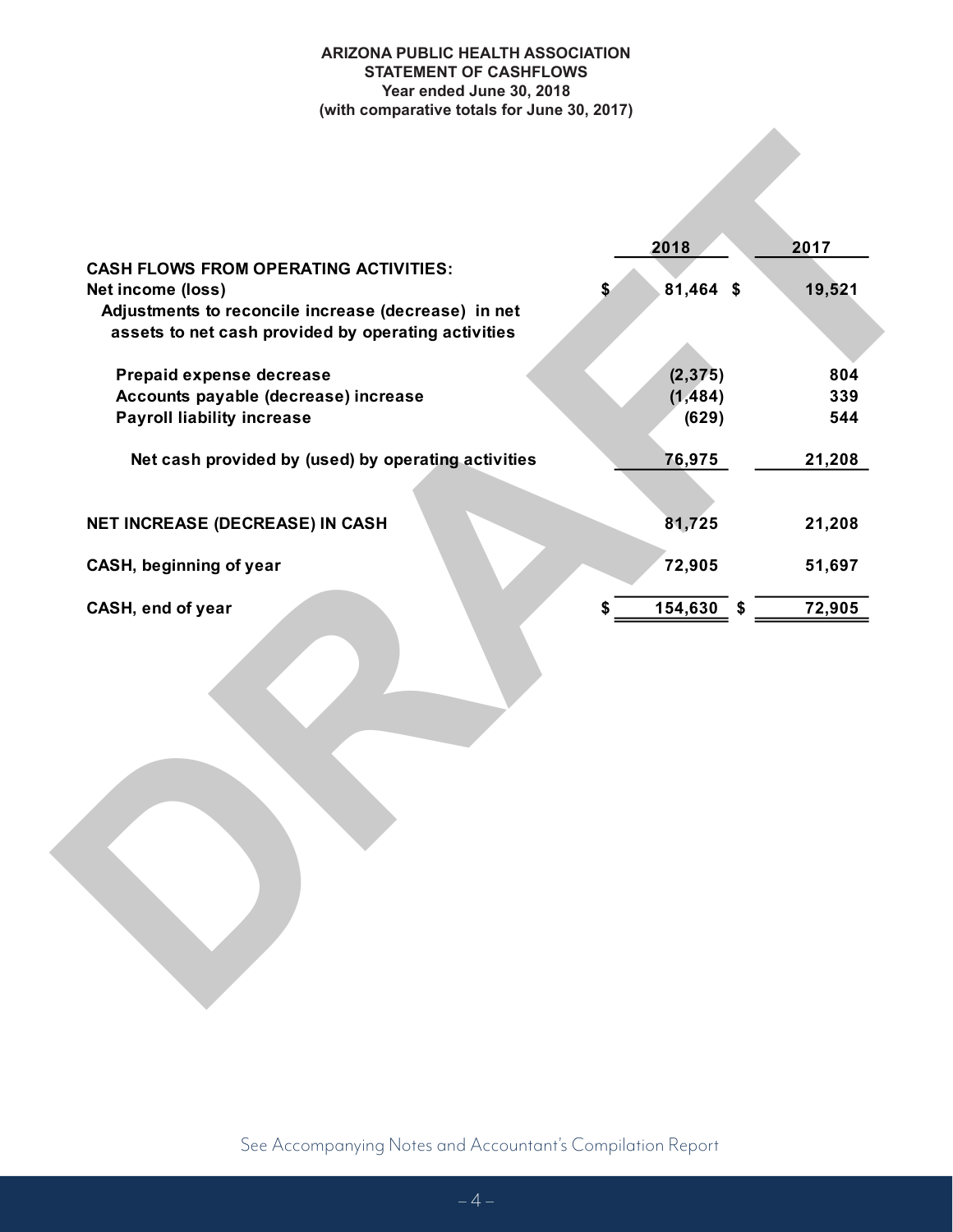#### **ARIZONA PUBLIC HEALTH ASSOCIATION STATEMENT OF FUNCTIONAL EXPENSES Year ended June 30, 2018 (with comparative totals for June 30, 2017)**

| Program<br>Cost<br><b>Salaries</b><br>\$<br><b>Payroll taxes</b><br><b>Consultants and professional services</b><br>Awards and scholarships<br><b>Copying and printing</b><br>Dues and subscriptions<br><b>Fees and sponsorships</b><br>Insurance<br><b>Equipment</b><br><b>Meetings and conferences</b><br>Postage<br>Rent<br><b>Supplies</b><br><b>Telephone</b><br><b>Speaker/Travel Honorarium</b><br>\$ | 59,976 \$<br>4,582<br>64,558<br>$\blacksquare$<br>840<br>3,087<br>2,801<br>2,036<br>989<br>32,549<br>106<br>4,410 | <b>Fundraising</b><br>Cost<br>$2,144$ \$<br>168<br>2,312 | <b>Administrative</b><br>Cost<br>$4,892$ \$<br>376<br>5,268<br>7,364<br>573<br>1,155<br>3,564<br>989<br>90<br>$\blacksquare$ | 2018<br><b>Total</b><br>67,012 \$<br>5,126<br>72,138<br>7,364<br>840<br>3,660<br>3,956<br>5,600<br>1,978<br>90<br>32,549 | 2017<br><b>Total</b><br>26,278<br>2,010<br>28,288<br>52,494<br>585<br>1,825<br>4,184<br>4,666<br>2,189<br>139 |
|--------------------------------------------------------------------------------------------------------------------------------------------------------------------------------------------------------------------------------------------------------------------------------------------------------------------------------------------------------------------------------------------------------------|-------------------------------------------------------------------------------------------------------------------|----------------------------------------------------------|------------------------------------------------------------------------------------------------------------------------------|--------------------------------------------------------------------------------------------------------------------------|---------------------------------------------------------------------------------------------------------------|
|                                                                                                                                                                                                                                                                                                                                                                                                              |                                                                                                                   |                                                          |                                                                                                                              |                                                                                                                          |                                                                                                               |
|                                                                                                                                                                                                                                                                                                                                                                                                              |                                                                                                                   |                                                          |                                                                                                                              |                                                                                                                          |                                                                                                               |
|                                                                                                                                                                                                                                                                                                                                                                                                              |                                                                                                                   |                                                          |                                                                                                                              |                                                                                                                          |                                                                                                               |
|                                                                                                                                                                                                                                                                                                                                                                                                              |                                                                                                                   |                                                          |                                                                                                                              |                                                                                                                          |                                                                                                               |
|                                                                                                                                                                                                                                                                                                                                                                                                              |                                                                                                                   |                                                          |                                                                                                                              |                                                                                                                          |                                                                                                               |
|                                                                                                                                                                                                                                                                                                                                                                                                              |                                                                                                                   |                                                          |                                                                                                                              |                                                                                                                          |                                                                                                               |
|                                                                                                                                                                                                                                                                                                                                                                                                              |                                                                                                                   |                                                          |                                                                                                                              |                                                                                                                          |                                                                                                               |
|                                                                                                                                                                                                                                                                                                                                                                                                              |                                                                                                                   |                                                          |                                                                                                                              |                                                                                                                          |                                                                                                               |
|                                                                                                                                                                                                                                                                                                                                                                                                              |                                                                                                                   |                                                          |                                                                                                                              |                                                                                                                          |                                                                                                               |
|                                                                                                                                                                                                                                                                                                                                                                                                              |                                                                                                                   |                                                          |                                                                                                                              |                                                                                                                          |                                                                                                               |
|                                                                                                                                                                                                                                                                                                                                                                                                              |                                                                                                                   |                                                          |                                                                                                                              |                                                                                                                          |                                                                                                               |
|                                                                                                                                                                                                                                                                                                                                                                                                              |                                                                                                                   |                                                          |                                                                                                                              |                                                                                                                          |                                                                                                               |
|                                                                                                                                                                                                                                                                                                                                                                                                              |                                                                                                                   |                                                          |                                                                                                                              |                                                                                                                          | 30,021                                                                                                        |
|                                                                                                                                                                                                                                                                                                                                                                                                              |                                                                                                                   |                                                          | 105                                                                                                                          | 211                                                                                                                      | 56                                                                                                            |
|                                                                                                                                                                                                                                                                                                                                                                                                              |                                                                                                                   |                                                          | 4,410                                                                                                                        | 8,820                                                                                                                    | 8,820                                                                                                         |
|                                                                                                                                                                                                                                                                                                                                                                                                              | 536                                                                                                               |                                                          | 1,144                                                                                                                        | 1,680                                                                                                                    | 1,207                                                                                                         |
|                                                                                                                                                                                                                                                                                                                                                                                                              | 1,220                                                                                                             |                                                          | 1,221                                                                                                                        | 2,441                                                                                                                    | 2,389                                                                                                         |
|                                                                                                                                                                                                                                                                                                                                                                                                              | 1,582                                                                                                             |                                                          |                                                                                                                              | 1,582                                                                                                                    | 1,979                                                                                                         |
|                                                                                                                                                                                                                                                                                                                                                                                                              | 114,714<br>\$                                                                                                     | 2,312                                                    | \$                                                                                                                           | 25,883 \$ 142,909<br>\$                                                                                                  | 138,842                                                                                                       |
|                                                                                                                                                                                                                                                                                                                                                                                                              |                                                                                                                   |                                                          |                                                                                                                              |                                                                                                                          |                                                                                                               |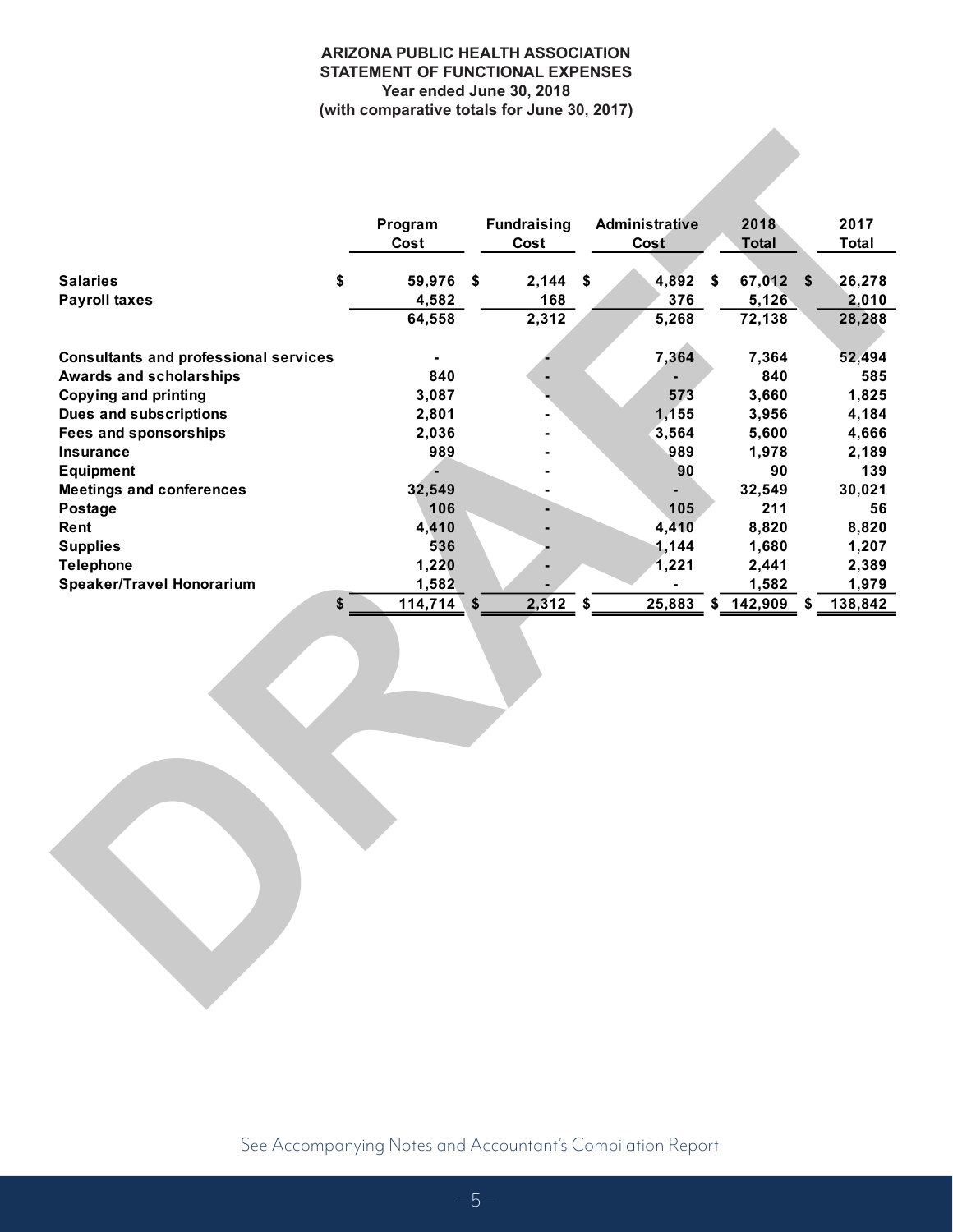#### ARIZONA PUBLIC HEALTH ASSOCIATION NOTES TO THE FINANCIAL STATEMENTS Year ended June 30, 2018 (with comparative totals for June 30, 2017)

#### **NOTE 1 – NATURE OF BUSINESS AND SIGNIFICANT ACCOUNTING POLICIES**

#### **Nature of Business**

Arizona Public Health Association (the Organization) is a nonproft membership organization that has been operating since 1928. Their members include health care professionals, state and county health employees, health educators, community advocates, doctors, nurses, students and faculty, and anyone who is interested in public health issues.

Each year the Organization hosts two major conferences; one in the Spring and one in the Fall in Phoenix. The Organization hosts many other workshops throughout the year.

*Mission Statement - A nonproft, professional organization working to improve the health of Arizona's communities through advocacy, education, and professional development.*

*Vision Statement - Healthy Communities for all Arizonans*

#### **Basis of Accounting**

The fnancial statements of the Organization have been prepared on the accrual basis of accounting in conformity with accounting principles generally accepted in the United States of America for not-for-proft organizations.

#### **Contributions**

NotTE 1 **- NATURE OF BUSINESS AND SIGNIFICANT ACCOUNTING POLICIES**<br>
Natura of Business<br>
Arizona Public Health Association (the Organization) is a nonport-firementional population fluct has been operating<br>
Arizona Public He Contributions are considered as unconditional transfers (those for which the donor has not received any goods or services) and are recognized as revenue when a promise to give is made or when cash is received, if an advance promise to give is not made. Contributions are also recorded as unrestricted, temporarily restricted, or permanently restricted depending on the existence and/or nature of any donor-imposed limitations. Restricted contributions are reported as unrestricted support if the restriction was satisfed during the same period when the contribution is received.

#### **Basis of Presentation**

The Organization reports information regarding its fnancial position and activities according to three classes of net assets, based on the existence or absence of donor-imposed restrictions:

- Unrestricted net assets net assets not subject to any donor-imposed stipulations.
- Temporarily restricted net assets net assets limited by donor-imposed stipulations that either expire by the passage of time or can be fulflled and removed by the actions of the Organization pursuant to those stipulations.
- Permanently restricted net assets net assets that are maintained permanently but permit the use of all or part of the income derived from the permanently held asset.

See Accountant's Compilation Report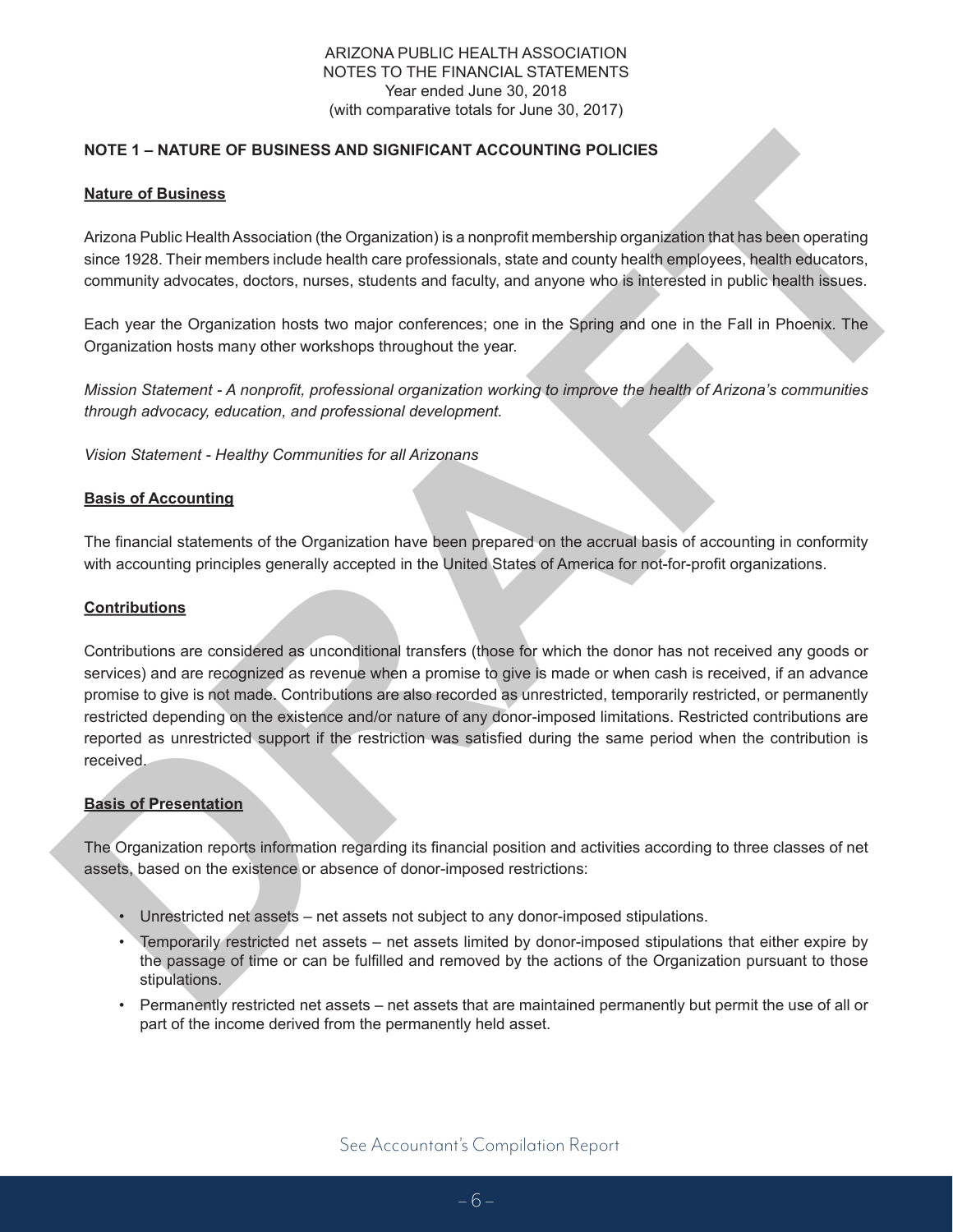#### ARIZONA PUBLIC HEALTH ASSOCIATION NOTES TO THE FINANCIAL STATEMENTS Year ended June 30, 2018 (with comparative totals for June 30, 2017)

#### **NOTE 1 CONTINUED – FUNCTIONAL ALLOCATION OF EXPENSES**

When a restriction expires temporarily restricted net assets are reclassifed to unrestricted net assets and reported in the statement of activities as net assets released from restrictions.

#### **Cash and Cash Equivalents**

For purposes of the Statement of Cash Flows, the Organization considers all highly liquid investments with an initial maturity of three months or less to be cash equivalents.

#### **Income Tax Status**

NOTE 1 CONTINUED – FUNCTIONAL ALLOCATION OF EXPENSES<br>
When a restriction rocket temperatily restricted net assets are reclassified to unrestricted net assets and reported in the<br>
statement of calculate an ent elastic resea The Organization is exempt from federal and state income tax as an organization other than a private foundation under Section 501(c)(3) of the Internal Revenue Code and similar state provisions. Accordingly, no provision for income taxes has been refected in the accompanying fnancial statements. The Organization has evaluated its tax positions; management believes all tax positions taken would be upheld under examination.

#### **Functional Allocation of Expenses**

The costs of providing programs and other activities have been summarized on a functional basis on the statement of activities. Accordingly, certain costs have been allocated among programs and supporting services based on management's estimates of overhead allocations.

#### **NOTE 2 - UNRESTRICTED NET ASSETS - BOARD DESIGNATED**

Per Board designation, the following assets are available for the following purposes.

| <b>TOTAL</b>          | \$1,585 | \$1,669 |
|-----------------------|---------|---------|
| <b>March of Dimes</b> | 208     | 219     |
| Cohen                 | 643     | 677     |
| <b>CUP</b>            | 734     | 773     |
|                       | 2018    | 2017    |

A overhead fee of 5% is assessed annually to these funds and the designation is reduced accordingly.

#### **NOTE 3 – CONCENTRATIONS OF CREDIT RISK**

The Organization maintains its cash in two reputable fnancial institutions. At no time during the years 2018 or 2017 was the account balance at either fnancial institution in excess of the FDIC insured limit of \$250,000.